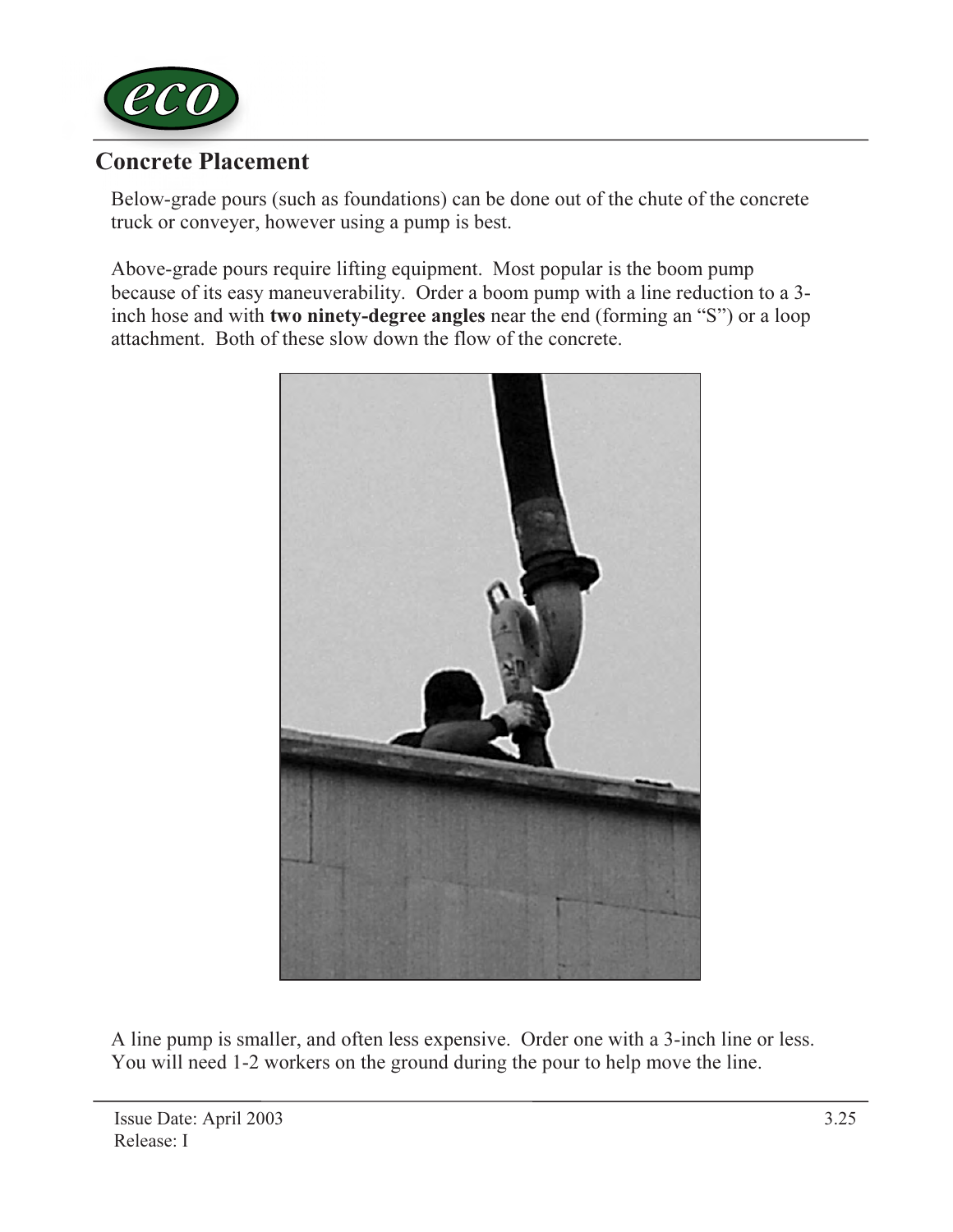



Conveyor



Concrete Truck



Boom Pump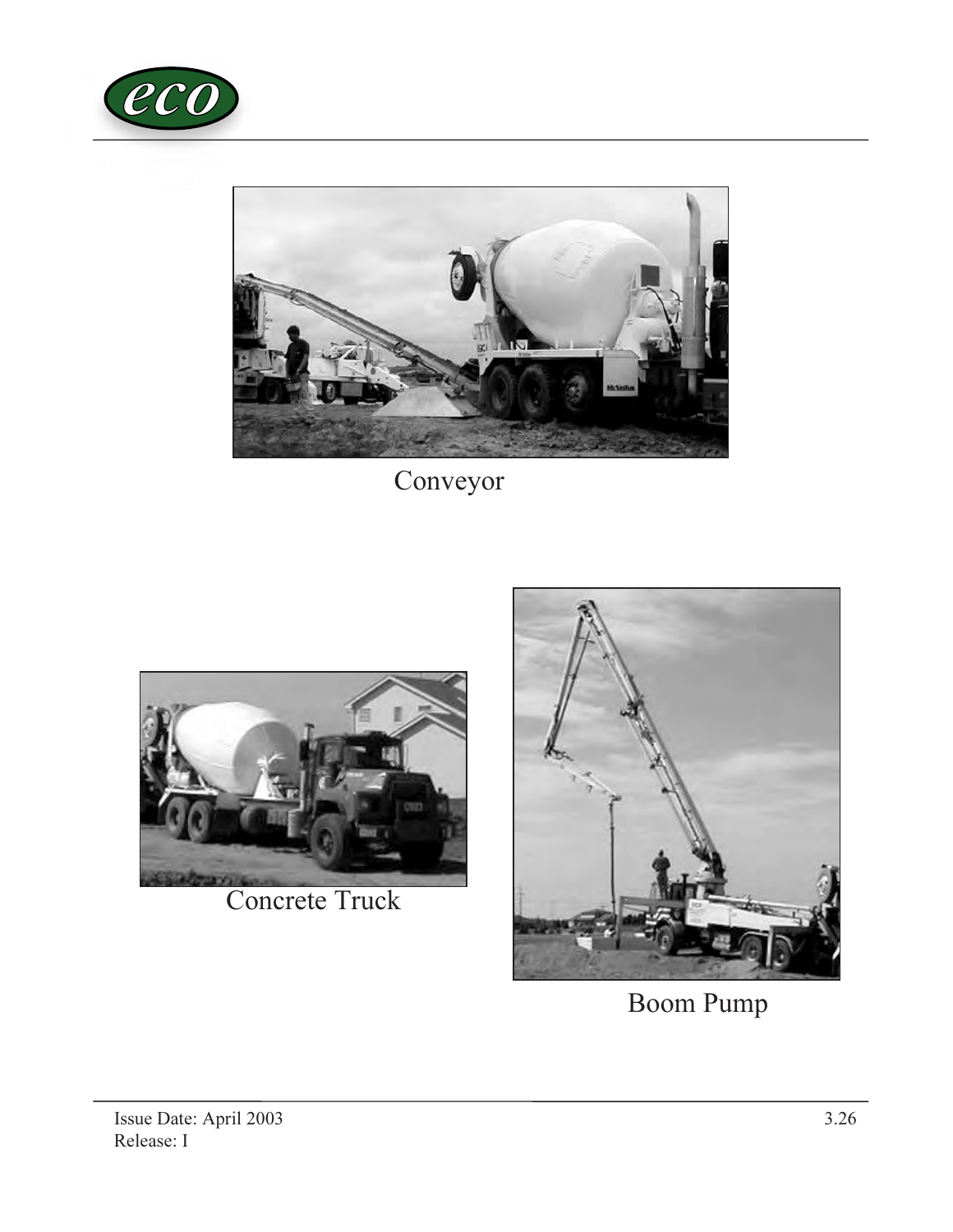

## Amount

After the wall is built and ready to pour, re-estimate the amount of concrete. Do not rely on the original estimate. The layout may have changed.

A quick way to re-estimate the number of cubic yards of concrete needed is to count up the number of blocks in the walls, and divide:

| For 4-inch walls  | Divide by 15  |
|-------------------|---------------|
| For 6-inch walls  | Divide by 10  |
| For 8-inch walls  | Divide by 7.5 |
| For 10-inch walls | Divide by 6   |
| For 12-inch walls | Divide by 5   |

(one yard fills 15 blocks) (one yard fills 10 blocks) (one yard fills 7.5 blocks) (one yard fills 6 blocks)  $(one \text{ yard fills } 5 \text{ blocks})$ 

Add (1) yard for screed off walls Add (1) yard for the pump truck

## Mix:

We recommend the following specifications for the concrete:

| Compressive strength | $3,000$ psi at 28 days                           |
|----------------------|--------------------------------------------------|
| Aggregate size       | $3/8$ " for the 4-inch block;                    |
|                      | $\frac{1}{2}$ for the 6; $\frac{3}{4}$ for the 8 |
| Water/cement ratio   | Less than $0.6$                                  |
| Slump                | $5.5 - 6.5$                                      |

Consult the concrete supplier for the availability of an ICF mix design.

If the engineer or architect on the job specifies another mix design, follow their specifications.

DO NOT ADD EXTRA WATER TO THE CONCRETE, EITHER AT THE PLANT OR AT THE JOB SITE. THIS PRODUCES WEAK CONCRETE AND INCREASES THE PRESSURE ON THE FORMS.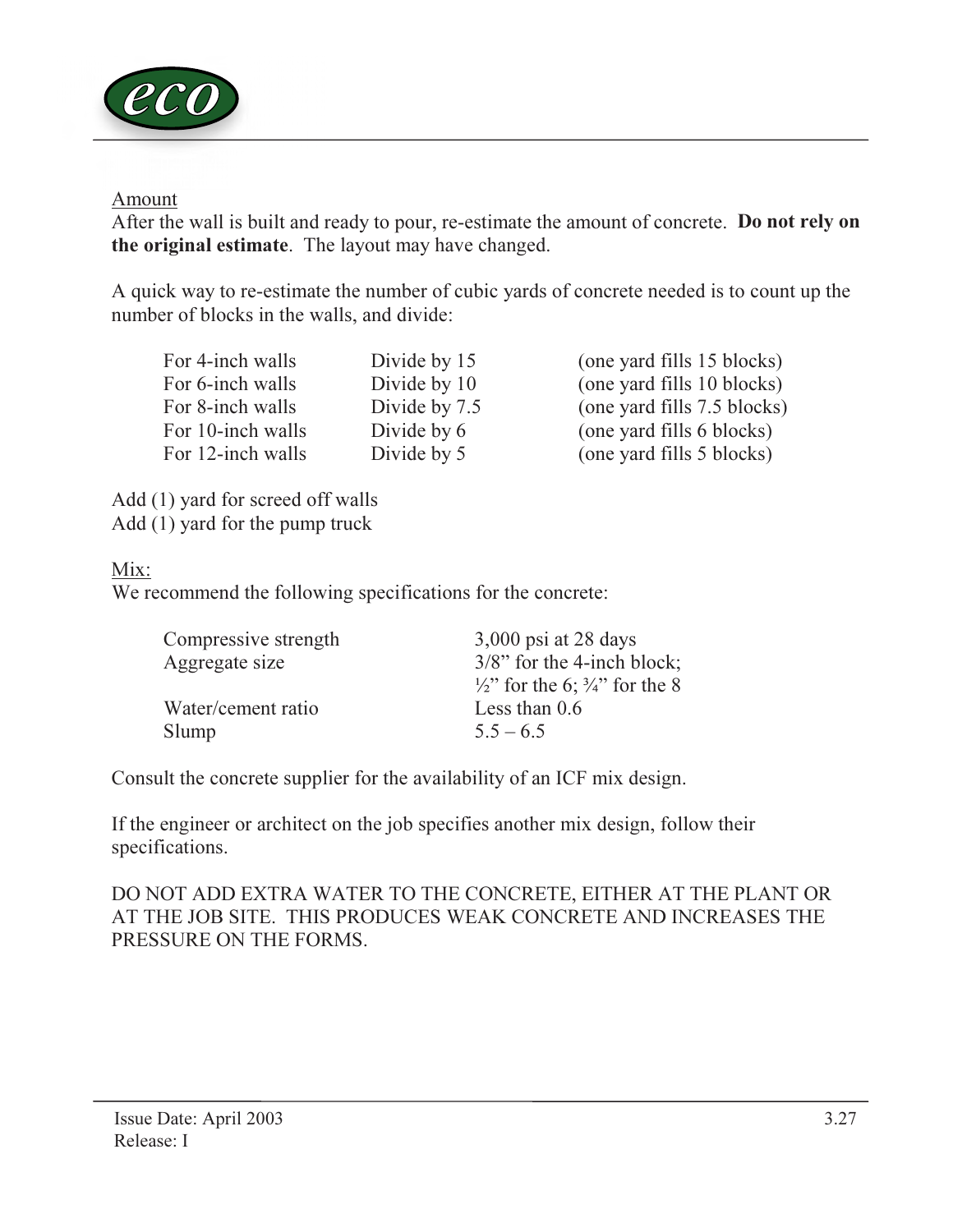

During the pour, concrete puts outward pressure on the forms. ECO-Block is designed to withstand it. However, the installer needs to avoid steps that would dangerously increase these pressures.

The outward pressure is highest at the bottom of a lift. That is the reason for extra connectors and bracing near the bottom.



As the concrete hardens, the pressure gradually reduces to near zero. By the time the crew begins the second lift, the concrete of the first lift has usually cured enough that there is little likelihood of difficulties in the bottom of the wall. As the second lift is poured, the highest pressure occurs at the bottom of the second lift.

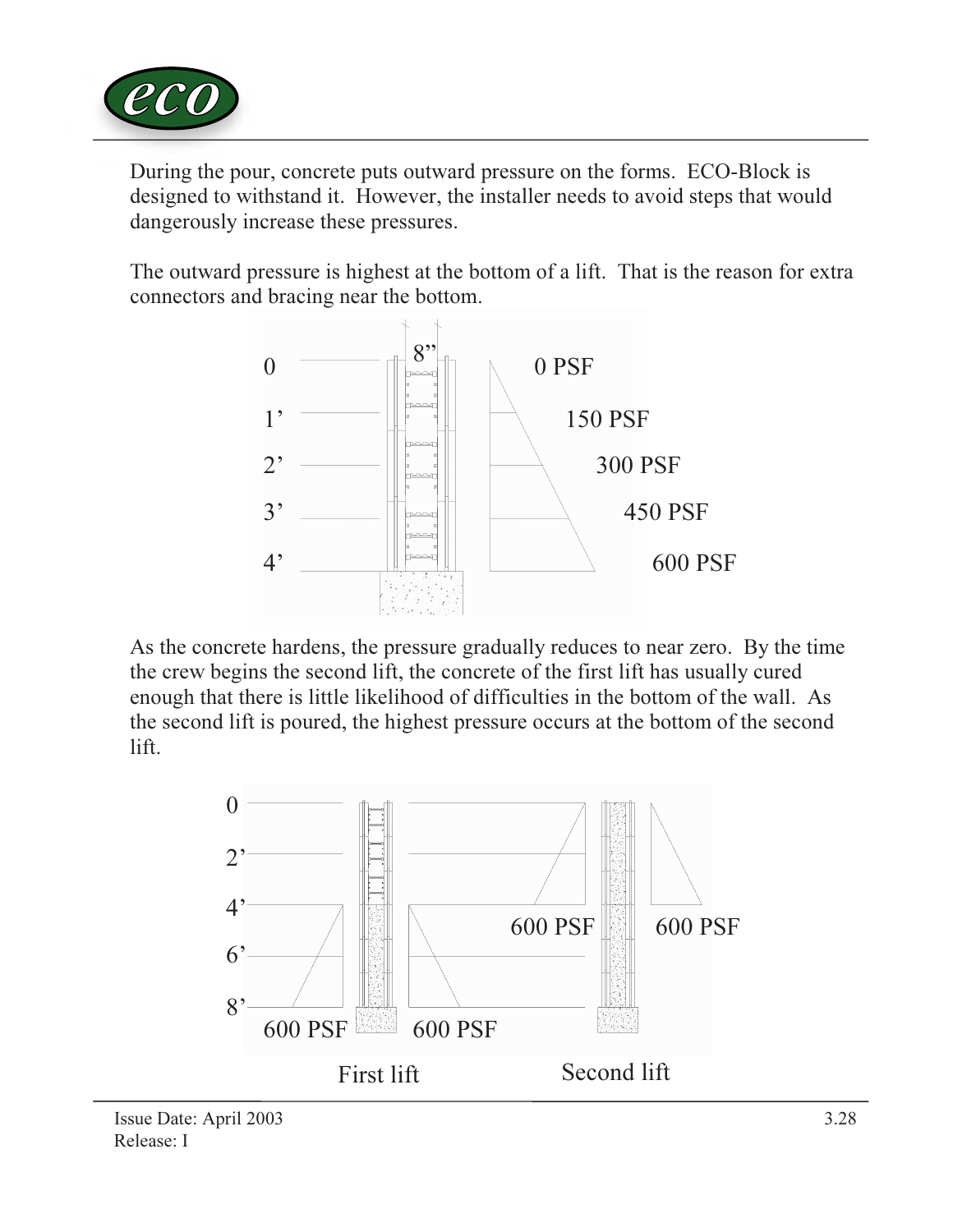

Things that increase the outward pressure on the forms are:

- The force of the falling concrete
- Vibration
- Water added to the concrete

As concrete falls into the forms it exerts an outward pressure approximately 1.5 times greater than the pressure it exerts when it is resting in the forms. Many recommendations are geared towards minimizing this extra pressure, including using an S-bend on a boom pump, a 3-inch line on any pump, and breaking the fall of the concrete from the chute with a shovel. Not doing these things will increase the pressure on the forms and the risk of form failure. The maximum pressure develops at the bottom of the lift.

Vibrating the forms will also increase the pressure approximately 1.5 times. Using a smaller diameter vibrator can significantly reduce this pressure. The recommended diameter is ¾". Under no circumstances should a vibrator greater than 1" in diameter be used on the walls. When the walls are being vibrated maximum pressure will again occur at the bottom of the forms, so be sure to watch carefully. Other forms of vibration (tapping the wall along the webs, applying a hand sander or reciprocating saw externally along the webs) have a similar but lesser effect.

Adding extra water to the concrete can increase pressures more than 1.5 times depending on the amount added. It also weakens the final concrete, and may weaken it below what is required. Therefore ADDING EXTRA WATER TO THE CONCRETE IS NOT RECOMMENDED.

Note: Because the cavity on a 4" wall tends to fill much faster than a 6" or thicker wall, the concrete pressures tend to occur quicker. PLACE CONCRETE VERY SLOWLY WHEN FILLING A 4" WALL!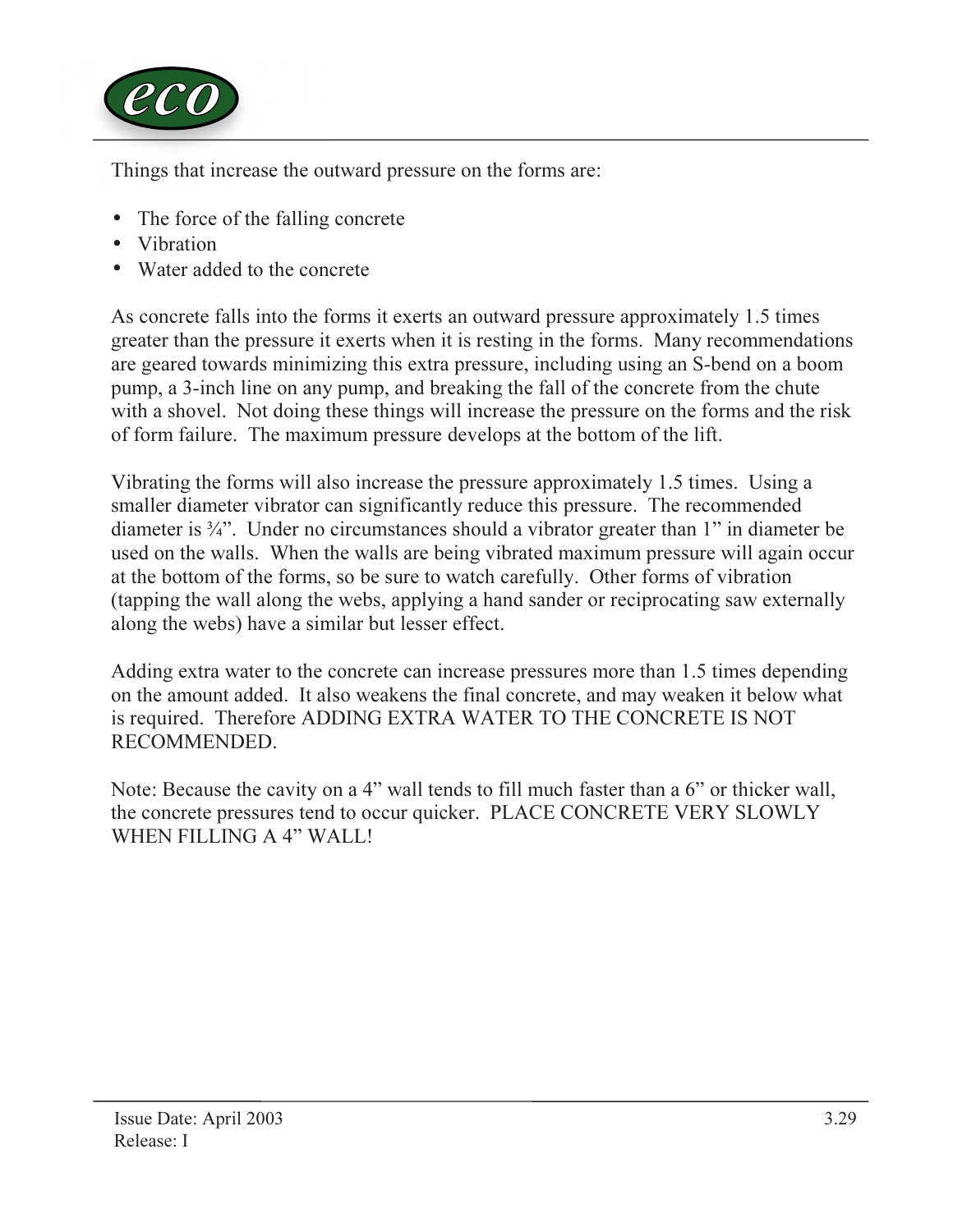

Plan to get experienced help the first couple of times you place the concrete.

Select a starting point near the center of a wall. Begin placing concrete in the wall, swinging the concrete hose in a back and forth motion, while moving around the wall perimeter.

Each pass around the wall perimeter is considered a "lift". Concrete should be placed in 3'-4' lifts until the wall cavity is filled.

The swinging motion of the hose allows the concrete pressure to be evenly dispersed over several feet.

When pouring a corner swing the hose to either side of the corner allowing the concrete pressure to be dispersed away from the corner, NOT directly in the corner.

Follow the same procedure on the remaining walls, working around the building in a consistent direction (clockwise or counterclockwise).

Follow the same procedure outlined above as many times as necessary until the wall is filled keeping in mind that if another story of ECO-Block will be built on top of this one, the concrete should be kept at least 4" below the top of the wall.

If the concrete is being placed out of a chute, have one worker hold a shovel at the bottom of the chute to direct the concrete and slow its fall.

Technical Tip: While the walls are being poured, protect the top of the block with tape (masking, duct, etc.). This will keep the tongue connection clean allowing for easy stacking of additional forms.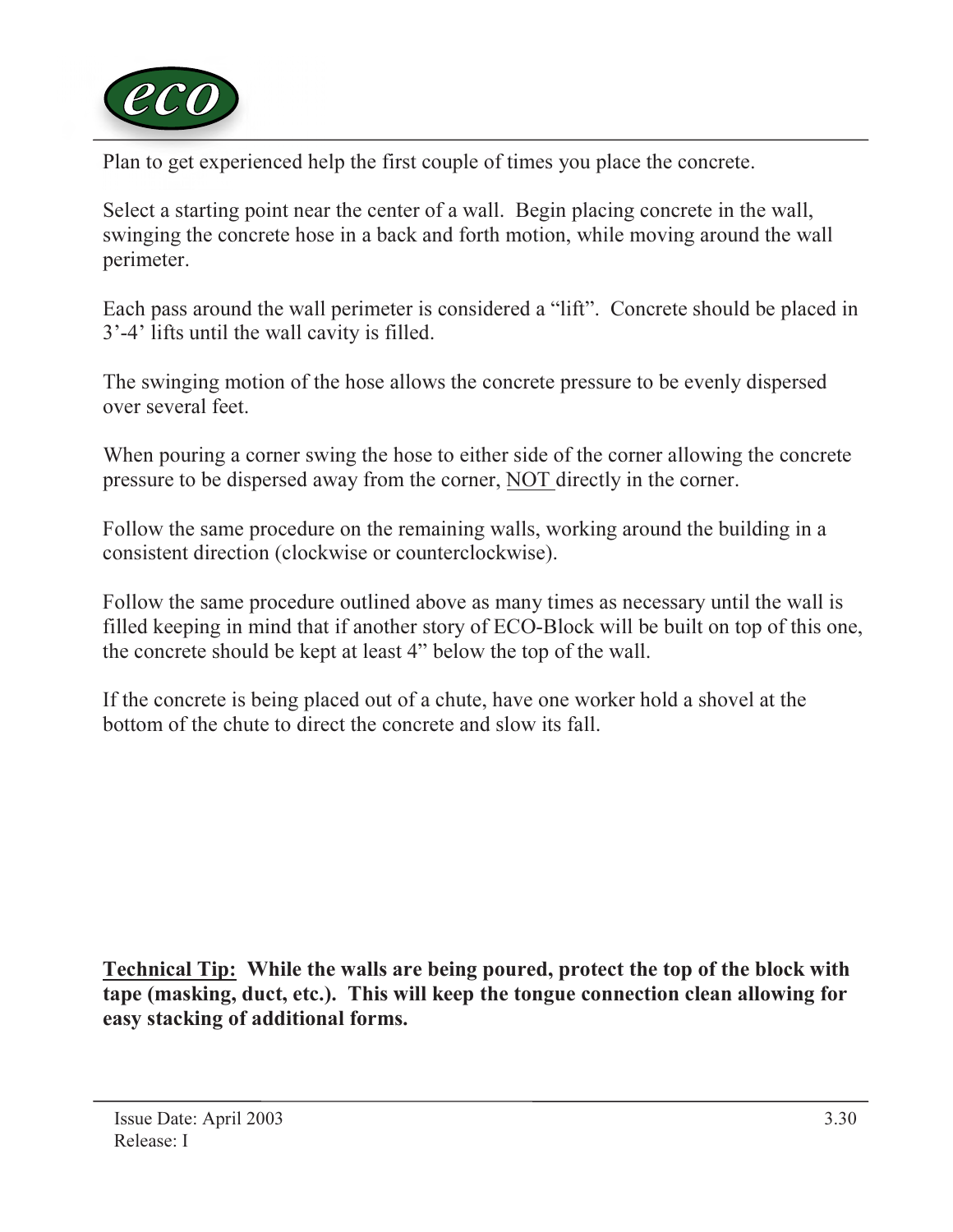

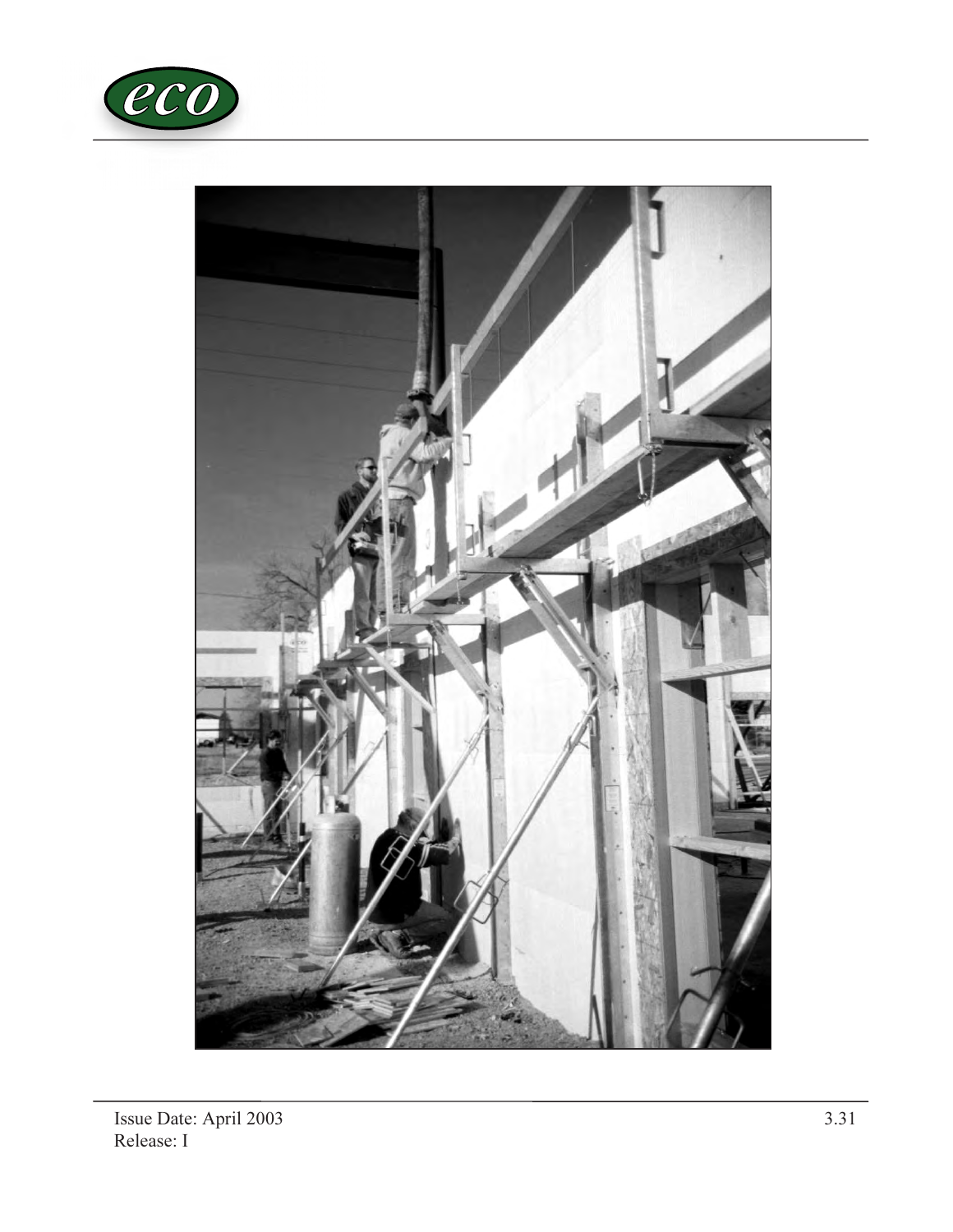

Have 1-2 workers on the ground continuously consolidating concrete and watching for bulges, should they occur.

Some consolidation methods are:

- Use an internal vibrator  $-\frac{3}{4}$ " diameter or less. Remember to consolidate from the bottom of the wall towards the top, and be careful not the hit the sides of the form.
- "Rodding" plunge a length of rebar up and down a few times into the concrete from above.
- Touch the vertical rebar with a reciprocating saw after the blade has been removed.

Consolidate every foot or so repeatedly down each wall, following the pour.

If the crew spots a bulge, reinforce it with a square of plywood or some 1x4s screwed flat over the bulge. Screw these wood reinforcements directly to the ECO-Block webs with #10 course thread drywall screws.



## Technical Tip:

- Put a 2x4 block against the wall over a web and tap it lightly with a hammer or vibrate it with a hand sander or the end of a reciprocating saw with no blade in it.
- Protect the top of the wall from damage with aluminum or plastic gutter pieces or tape.